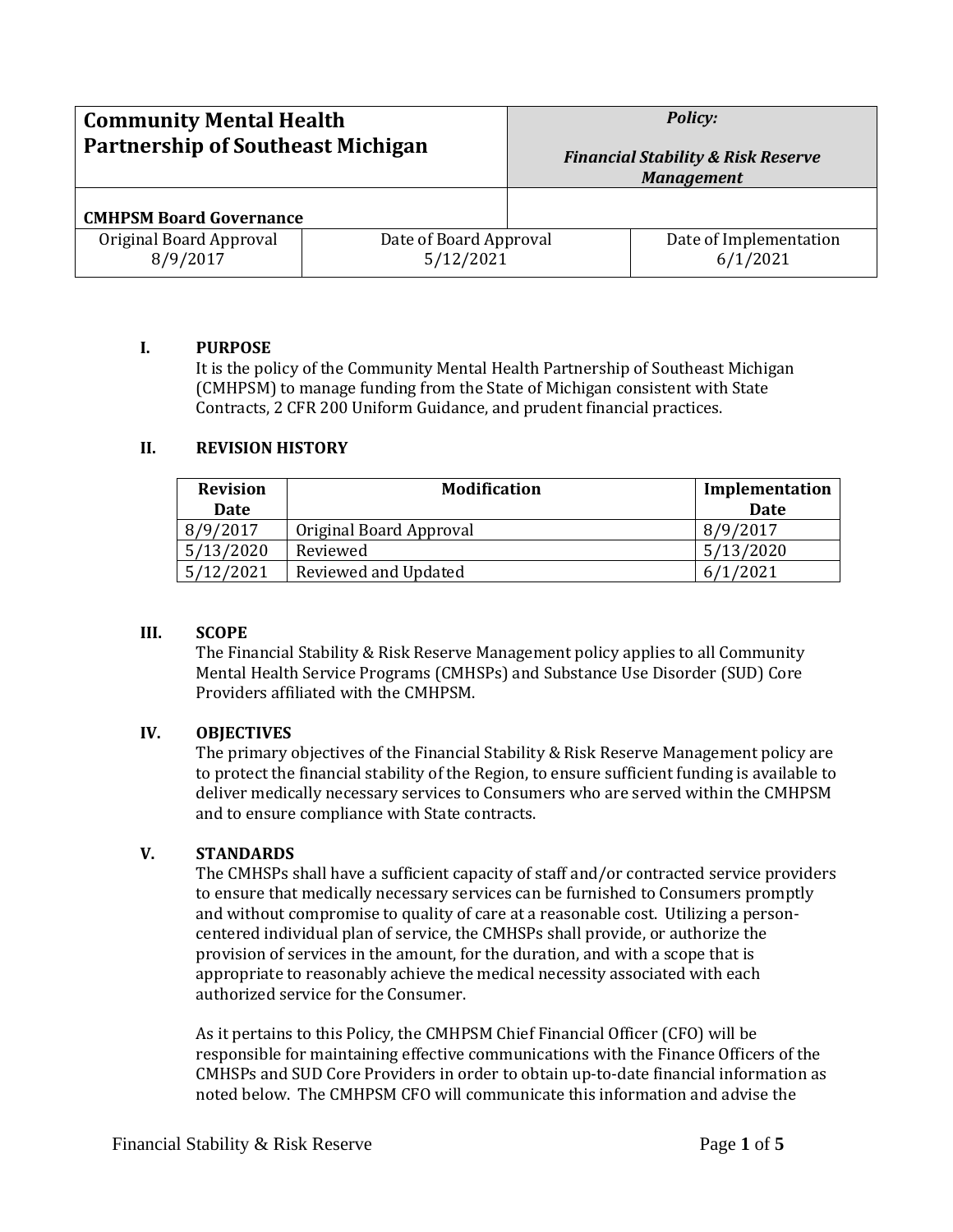CMHPSM Chief Executive Officer on its impact on the financial status of the Regional Entity. The CMHPSM CEO will ensure that the appropriate level of financial status details is made available to the CMHPSM Regional Board of Directors in a timely manner.

In order to achieve the objectives of this Policy, the following standards and practices will be followed:

# **A. BUDGET PROCESS**

- CMHSP budgets will be developed using revenue projections proposed by the CMHPSM and reviewed by the Regional Finance Committee and Regional Operations Committee.
- CMHPSM Regional Board approval of the CMHPSM budget is required prior to funding being made available to the CMHSPs.
- Budgeted expenditures at the CMHSPs will not exceed the revenue projections as denoted in the most current CMHPSM Regional Board approved budget.
- Budget amendments will be presented to the CMHPSM Regional Board as recommended by the Regional Finance Committee and the Regional Operations Committee.
- If significant changes such as new service provision modalities, administrative operations, labor agreements, etc. are anticipated in an upcoming budget year, detailed projected financial information should be provided in advance to the CMHPSM prior to inclusion in an upcoming budget.
- The CMHPSM shall develop an internal PIHP administrative budget sufficient to maintain compliance with the PIHP Medicaid Managed Specialty Supports and Services Contract with the Michigan Department of Health and Human Services.
- The budgets of the CMHSPs shall include budgeted expenses related to the PIHP managed care functions that have been delegated to the CMHSP from the CMHPSM
- The total CMHPSM budget, including the PIHP administration budget, must be in balance with the revenues that are projected to be received from the Michigan Department of Health and Human Services (MDHHS). Any utilization of noncurrent year revenue sources such as carryforward, Medicaid savings or ISF funds will be specifically identified within the budget brought to the CMHPSM Board for review and approval.

## **B. REPORTING**

- The CMHPSM and CMHSPs must produce accurate reports of their fiscal year-todate (FYTD) actual expenditures versus their annual budget in a traditional Revenue and Expense format, as well as a FYTD Fund Source Report on a monthly basis, fund sources shall be delineated by: Medicaid, Healthy Michigan Plan, C-Waiver programs, and Autism funding. The CMHSPs will provide this and other requested financial data to the CMHPSM according to an established and agreed upon schedule as approved by ROC. The CMHPSM CFO is responsible for communicating the agreed upon schedule to the CMHSPs and collecting and summarizing regional finance reports.
- PIHP expenditure information will be reviewed with the CMHPSM Board at its monthly Board meeting in order to keep the Board appraised of the financial condition of the Region. The CMHPSM shall present CMHSP financial data on a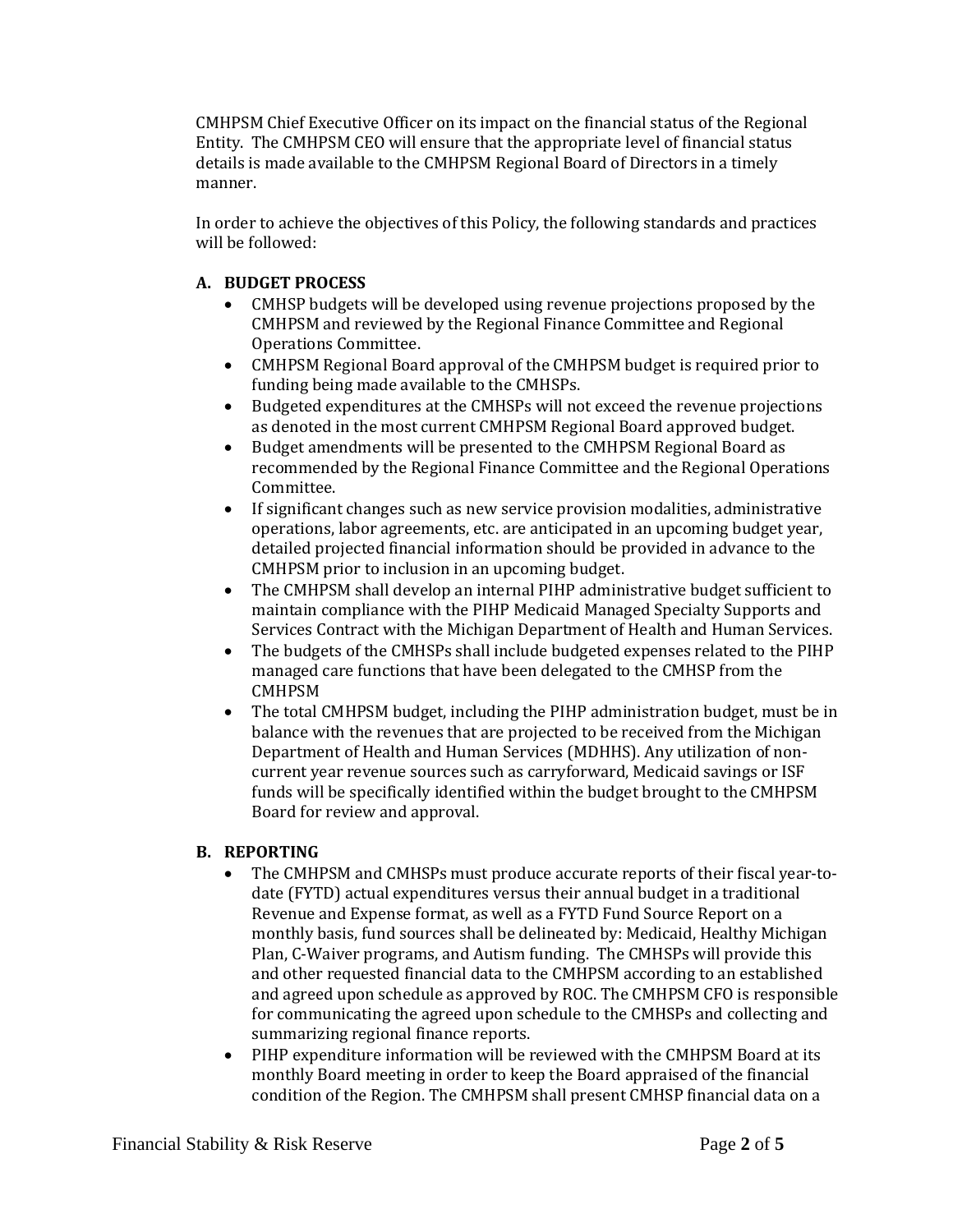regular basis to inform the Board of CMHSP financial issues that could present a risk to the overall fiscal health of the Region.

## **C. SIGNIFICANT VARIANCES TO BUDGET**

- It is important that resources be distributed in an equitable manner throughout the region to ensure services are available to all individuals that are eligible. If CMHSP FYTD financial reports indicate that significant underspending or overspending is occurring at a CMHSP, then that CMHSP will be required to submit a written report to the PIHP that explains the variance. A significant amount of underspending or overspending shall be defined as:
	- o A 5% or greater variance from the most recent Board approved budget revenue for an individual CMHSP.
	- o A CMHSP variance that is individually within 5% of their annual budgeted revenue but is not in alignment with the regional budget variance trend by 5% or greater. (For example: a single CMHSP is overspending their budgeted revenue at 4%, but the regional variance is trending at an underspend of 3%, thus the CMHSP is 7% off of the regional trend.)
	- o A cumulative budget variance of more than 3% when combining the regional CMHSPs and PIHP service and administrative expense budgets. (For example: all four CMHSPs are overspending their budget by 3% would necessitate the utilization of ISF during the fiscal year.
- PIHP staff will present the CMHSP explanation to the CMHPSM Board related to significant underspending or overspending after analysis at the Regional Finance Committee meeting. Similarly, the CMHPSM will present an explanation to the CMHPSM Board when significant underspending or overspending is occurring within the PIHP internal administrative budget.
- A corrective action may be required by the CMHPSM Board when significant underspending or overspending occurs within the Region.
- If a corrective action plan is required and the required goals are not met in a timely basis, then the PIHP shall conduct an operational review of the CMHSP.
	- o An operational review may include examinations of the contracts, costs, level of Consumer service provision and other items as deemed necessary to understand the overspending or underspending situation.
	- o An initial consultative review lead by the CMHPSM will be conducted by individuals from the CMHPSM, as well as all CMHSPs, who are recognized as subject matter experts in the areas that will be reviewed.
	- o If the initial consultative review assessment indicates that the issues are structural and not able to be resolved within the current year, then external consultants may be utilized to aid with the development of a corrective action plan that will resolve the budget issue.
	- o Recommendations to address a shortfall at one of the CMHSPs may include the redistribution of available funds within the region, if the use of such funding does not adversely impact the delivery of services within the Region.
	- o Recommendations may also include the use of available Internal Service Fund (ISF) in the present year, if there are significant revenue changes by the State, new high-cost Consumers enrolled by a CMHSP, increased utilization or changes to the State's requirement on how services are to be provided to Consumers.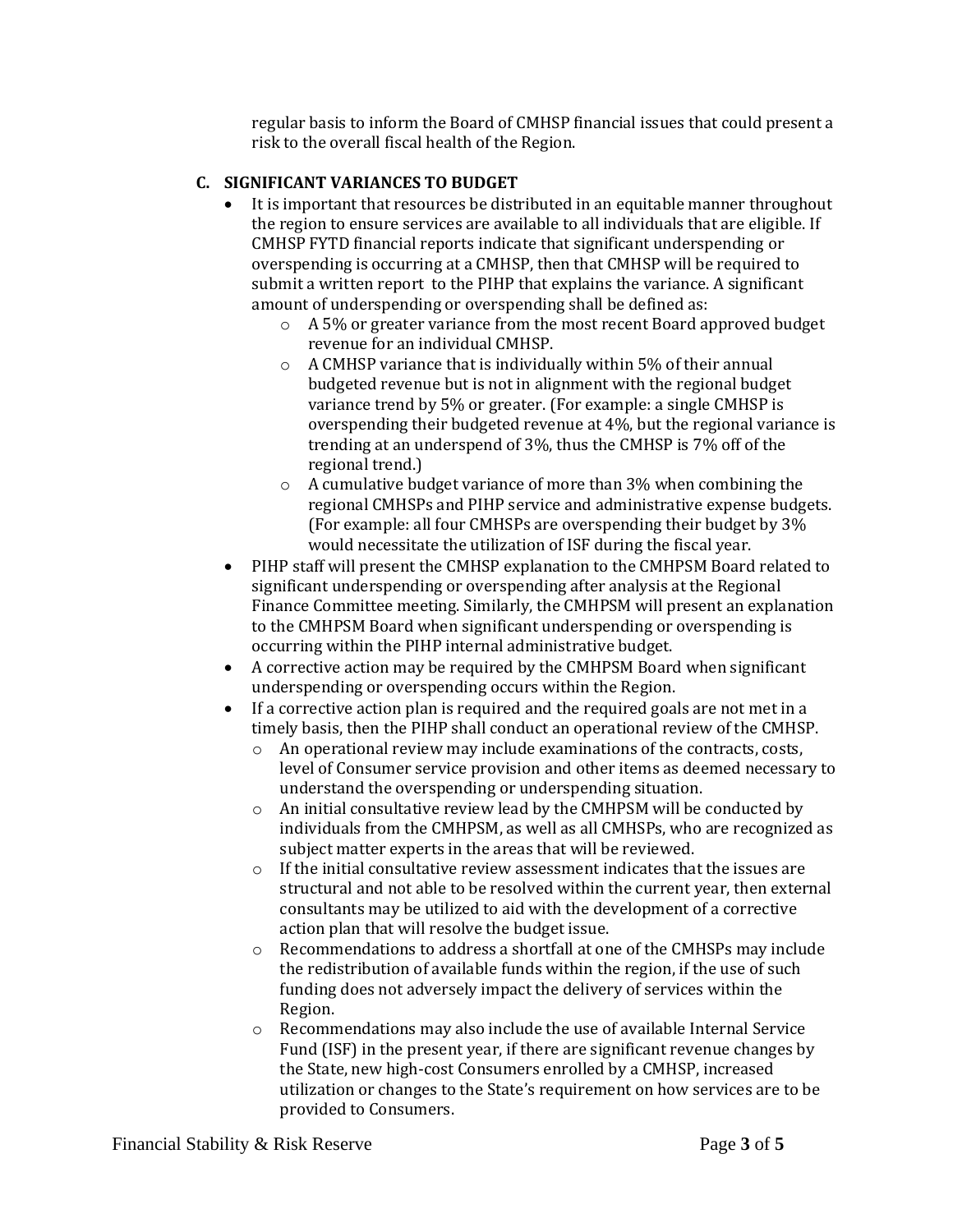- $\circ$  If the consultative review assessments determine that a significant budget variance is derived from a local CMHSP's financial management factors, that CMHSP would be required to submit a budget for the following fiscal year that would not require the ongoing use of ISF revenue.
- o Corrective Action Plans may include the consideration of alternative sourcing options for service provision or other financial actions which would not disrupt the provision of services.
- The Regional Operations Committee may recommend to the CMHPSM Board that the PIHP conduct a targeted financial/operational review of a CMHSP to the CMHPSM Board when an emerging financial concern projects to negatively impact the region's financial stability. The CMHPSM Board may approve such a targeted financial and operational review without first requiring a corrective action plan.

## **D. UTILIZATION OF INTERNAL SERVICE FUND BALANCE**

- The ISF shall primarily be utilized to hold funds necessitated by the CMHPSM risk management strategy relative to the shared risk corridor with MDHHS. Generally, use of the ISF should only be requested if there are significant unexpected changes during a fiscal year which can't be managed regionally within current year revenue. Potential current year ISF utilization will be reviewed initially at the Regional Finance Committee. Examples of significant unexpected changes include regional revenue not meeting projections, service delivery that exceeds projected medical necessity, expansion of service benefits or beneficiaries, and other appropriate variances as reviewed by the Regional Operations Committee.
- The ISF should be the option of last resort to address present fiscal year budget overruns. The Regional Operations Committee will review all utilization of the ISF on a regional basis.
- The utilization of ISF resources will be brought to the CMHPSM Board for approval during the initial or amended budget processes.

### **VI. DEFINITIONS**

Balanced Budget: A budget in which expenses are equal or less than the estimated or projected revenue.

Community Mental Health Partnership of Southeast Michigan (CMHPSM): The Regional Entity that serves as the Prepaid Inpatient Health Plan for Lenawee, Livingston, Monroe and Washtenaw counties for mental health, intellectual/developmental disabilities, and substance use disorder services.

Community Mental Health Service Program (CMHSP): Separate legal entities that the CMHPSM contracts with for the provision of Medicaid services to residents of the Counties served by the CMHPSM.

Generally Accepted Accounting Principles:Accounting principles that are the standards, conventions, and rules accountants follow in recording and summarizing transactions, and in the preparation of financial statements.